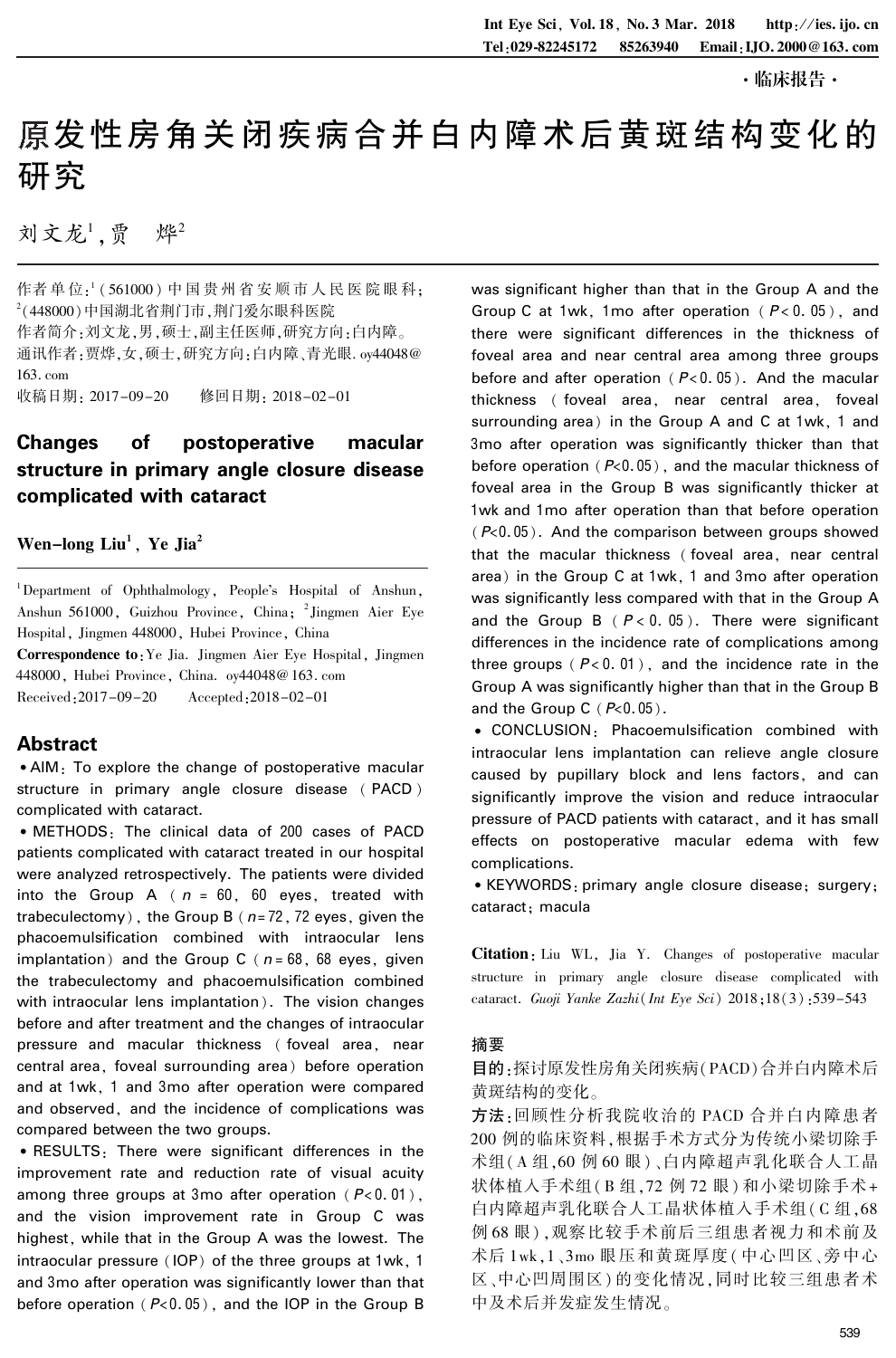结果:三组患者在术后 3mo 视力提高率和降低率比较,差 异均有统计学意义 $(P < 0.01)$ ,且 C 组视力提高率最高, A 组视力提高率最低。 三组患者术后 1wk,1、3mo 眼压均较 术前显著降低(P<0.05),且术后 1wk,1mo,B 组患者眼 压均显著高于 A、C 组( $P$ <0.05)。 三组患者手术前后中 心凹区、旁中心区厚度比较,差异均有统计学意义(P< 0郾 05),且 A 组和 C 组术后 1wk,1、3mo 黄斑中心凹区、旁 中心凹区厚度均较术前显著增厚(P<0.05),B 组术后  $1$ wk, $1$ mo 仅黄斑中心凹厚度较术前显著增厚 $(P< 0.05)$ ; A、C 组患者术后 1wk,1、3mo 黄斑中心凹区、旁中心区厚 度均较 B 组显著增厚(P<0.05)。三组患者术后并发症 发生率比较,差异有统计学意义 $(P< 0.01)$ ,其中 A 组患 者并发症发生率最高,B 组最低。

结论:白内障超声乳化联合人工晶状体植入术能够解除 房角关闭的瞳孔阻滞和晶状体因素,对 PACD 合并白内 障患者术后黄斑结构影响较小,且能够改善视力,降低眼 内压。

关键词:原发性房角关闭疾病;手术治疗;白内障;黄斑 DOI:10. 3980/j. issn. 1672-5123. 2018. 3. 32

引用:刘文龙,贾烨. 原发性房角关闭疾病合并白内障术后黄 斑结构变化的研究. 国际眼科杂志 2018;18(3):539-543

### 0 引言

青光眼是世界性致盲眼病之一。 研究数据显示,到 2020 年全世界青光眼患者将超过 7 000 万,且随着患病 年龄逐渐增加,其发病率呈不断升高的趋势<sup>[1]</sup>。临床上 根据前房角是否开放分为原发性开角型青光眼和原发性 房角关闭疾病(PACD),临床根据国际区域性流行病学眼 科学会(ISGEO) 标准将 PACD 分为 4 种亚型:原发性房 角关闭可疑( PACS)、原发性房角关闭( PAC)、原发性闭 角型青光眼 (  $\text{PACG}$  ) 和急性房角关闭危象 (  $\text{AACC}$  ) $^{[2]}$  。 随着年龄增长,晶状体逐渐混浊增厚,前表面拱度不断增 加,PACD 合并白内障的发病率逐渐升高,而晶状体增 厚、前凹、位置前移并侵占至前房,引起房水外流受阻或 小梁网阻塞,导致眼压升高,对视神经造成损害<sup>[3]</sup>。多数 研究认为,手术治疗 PACD 合并白内障能够保存部分视 功能或延缓视功能进一步退化,但仍有少数患者术后视 力下降,主要影响因素是术后黄斑水肿[4] 。 目前关于不 同手术方式对 PACD 合并白内障患者术后黄斑结构的影 响的研究鲜为少见[5] 。 本研究对黄斑厚度进行检测,对 比研究不同手术方式治疗 PACD 合并白内障术后黄斑结 构的变化,旨在为 PACD 合并白内障选择临床手术治疗 方式提供参考依据,现报道如下。

## 1 对象和方法

1.1 对象 回顾性分析 2012-06/2016-05 我院眼科收治 的 PACD 合并白内障患者 200 例 200 眼的临床资料。 根 据手术方式不同进行分组:A 组 60 例 60 眼,其中男 36 例 36 眼, 女 24 例 24 眼; 年龄 52~71(平均 63.35±5.17) 岁; 经药物治疗未能控制眼压或不适合行周边虹膜切除术选 择行传统小梁切除手术。 B 组 72 例 72 眼,其中男 42 例 42 眼,女 30 例 30 眼;年龄 53 ~ 75(平均 65.19±4.36)岁; 因表现为并发性白内障、外伤性白内障或晶状体前囊破

坏选择行白内障超声乳化联合人工晶状体植入手术。 C 组 68 例 68 眼,其中男 36 例 36 眼,女 32 例 32 眼;年龄 50~72(平均 64.42±5.23)岁;因眼压难以控制选择行传 统小梁切除手术+白内障超声乳化联合人工晶状体植入 手术。 三组患者的性别比、年龄等一般资料比较,差异均 无统计学意义(P>0.05),具有可比性。本研究经本院伦 理委员会审批通过。

1.1.1 纳入标准 (1)年龄 50~75 岁。 (2)符合 ISGEO 制定的诊断标准'<sup>6」</sup>:1)PACD 诊断标准:静态房角镜下虹 膜小梁网接触且范围<180°,无周边前房角粘连,眼压< 21mmHg,无青光眼视神经损伤。 2) PAC 诊断标准:静态 房角镜下虹膜小梁网接触>180°,具有周边前房角粘连, 伴有眼压≥22mmHg,无青光眼性视神经损伤。 3) PACG 诊断标准:满足 PAC 诊断条件,并出现青光眼性视神经 病变或青光眼性视野缺损。 4) AACC 诊断标准:出现眼 或眼周疼痛;恶心、呕吐,或两者均有,间断性视物模糊和 虹视现象;眼压≥22mmHg 和至少存在结膜充血、角膜上 皮水肿,瞳孔中等程度散大,对光放射迟钝,浅前房;房角 堵塞;急性发作,经降压或前房穿刺治疗,角膜水肿减轻, 屈光间质清晰。 (3)经房角镜检查显示房角关闭。 (4) 标准视力表检查,视力低于 0.5。

1.1.2 排除标准 (1)合并糖尿病性视网膜病变、视网膜 动、静脉血管阻塞等影响眼底视网膜黄斑改变的疾病; (2)年龄相关性黄斑变性、高度近视性黄斑病变等;(3) 既往眼外伤史或眼部手术史;(4)术后出现严重并发症; (5)角膜、玻璃体等屈光介质混浊影响获取黄斑结构图 像者。

## 1郾 2 方法

1.2.1 手术方法 所有手术操作均由同一组专家完成。 术前静脉注射 200g/L 甘露醇,口服乙酰唑胺,局部应用 噻吗洛尔滴眼液进行降压处理,术前 3d 左氟氧沙星滴眼 液点眼预防感染。 术后采用糖皮质激素、普拉洛芬眼液 及抗生素眼液点眼,4 次/d,持续用药 1wk。

1.2.1.1 传统小梁切除手术 采用 50g/L 聚维酮碘进行 眼周消毒,常规铺巾后,20g/L 利多卡因 2.5mL 行眼球表 面局部麻醉。 采用透明角膜 5 -0 尼龙缝线牵引固定眼 球,以上方穹隆部为基底沿透明角膜缘结膜弧形切开结 膜瓣,分离筋膜组织,暴露巩膜,电凝止血,制备约 4cm× 3cm 长方形板层巩膜瓣,根据筋膜组织情况,必要时给予 0.4g/L 丝裂霉素 C(MMC)抗瘢痕处理,并用平衡盐溶液 冲洗,巩膜瓣下切除 2mm×2mm 大小角巩膜缘,对应位置 行周边虹膜切除,前后房交通,房水溢出,采用 10-0 尼龙 线间断缝合巩膜瓣,透明角膜切口,注入 BSS 平衡液,形 成前房,8-0 vicry1 缝线连续或间断缝合筋膜及结膜。 结 膜下注射地塞米松,采用妥布霉素/地塞米松眼膏涂眼。

1.2.1.2 白内障超声乳化联合人工晶状体植入手术 常 规消毒铺巾后, 20g/L 利多卡因结膜半球表面麻醉后, 于 10:00 及 2:00 位做标准透明角膜切口,黏弹剂注入支撑 前房,撕囊镊经透明角膜切口居中环形撕囊,平衡盐溶液 充分水分离,利用爆破模式,眼压内稳定灌注下超声乳化 晶状体核,I/ A 模式注吸头吸出残余皮质,注入黏弹剂维 持囊袋,植入人工晶状体于囊袋内,10-0 尼龙缝线缝合, 前房形成良好。采用妥布霉素/地塞米松眼膏涂眼。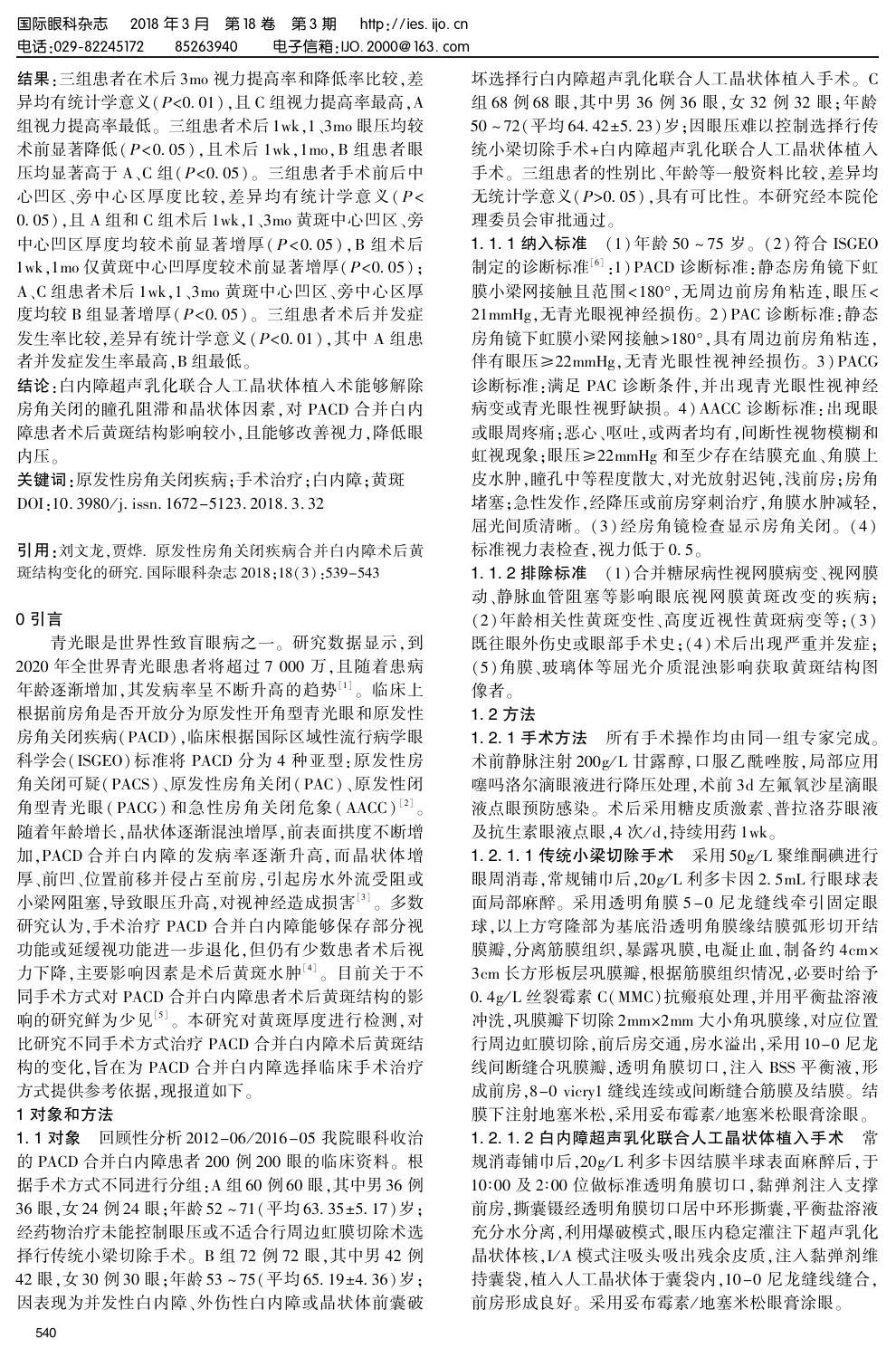Int Eye Sci, Vol. 18, No. 3 Mar. 2018 http://ies. ijo. cn Tel:029-82245172 85263940 Email:IJO. 2000@163. com

| 表 1 | 三组患者术后 3mo 视力变化情况 |           |           | 眼 $(\% )$ |
|-----|-------------------|-----------|-----------|-----------|
| 组别  | 眼数                | 视力提高      | 视力未明显变化   | 视力下降      |
| A 组 | 60                | 20(33.3)  | 28(46.7)  | 12(20.0)  |
| B组  | 72                | 58(80.6)  | 11(15.3)  | 3(4.2)    |
| C组  | 68                | 56(82, 4) | 10(14, 7) | 2(2, 9)   |
|     |                   | 43.992    | 22.775    | 14.643    |
| D   |                   | < 0.01    | < 0.01    | < 0.01    |

注:A 组:行传统小梁切除手术;B 组:行白内障超声乳化联合人工晶状体植入手术;C 组:行传统小梁切除手术+白内障超声乳化联合 人工晶状体植入手术。

表 2 三组患者手术前后眼压变化情况 ( $\bar{x}$ ±s,mmHg)

|     |     |                  |                  |                  | $\cup$ /         |
|-----|-----|------------------|------------------|------------------|------------------|
| 组别  | 眼数  | 术前               | 术后 1wk           | 术后 $1\text{mo}$  | 术后 3mo           |
| A组  | -60 | $39.45 \pm 8.24$ | $12.07 \pm 2.17$ | 14.59 $\pm$ 2.18 | 16.89 $\pm$ 2.04 |
| B 组 | 72  | $40.68\pm 6.17$  | $15.38 \pm 1.24$ | $17.02\pm1.59$   | $17.02 \pm 1.25$ |
| C 组 | 68  | 41. $19\pm6.08$  | $11.27 \pm 1.52$ | 13.89 $\pm$ 1.02 | 14.67 $\pm$ 1.15 |

注: A 组:行传统小梁切除手术; B 组:行白内障超声乳化联合人工晶状体植入手术; C 组:行传统小梁切除手术+白内障超声乳化联合 人工晶状体植入手术。

1.2.2 观察指标 比较手术前和手术后 3mo 三组患者视 力、眼压和黄斑厚度(中心凹区、旁中心区、中心凹周围 区)变化情况,观察术中及术后并发症发生情况。 由同一 位技术人员采用 RTVue-OCT100 测量黄斑厚度,参数设 置:激光波长 840±10nm,轴向分辨率 5µm,横向分辨率 15μm,扫描深度 2.3mm,每秒扫描 26 000 次,在 0.31s 内 完成一次测量,扫描率 256~4 096A 扫描/帧,选择 MM6 模式以黄斑为中心进行扫描,获得清晰图像并用相应软件 进行分析。 视力评定标准:(1) 提高:术后矫正视力提高 ≥2 行;(2)不变:术后矫正视力变化<2 行;(3)下降:术后 矫正视力下降≥2行。

统计学分析: 本研究数据采用 SPSS20.0 软件进行统 计学分析。计量资料均采用 x±s 表示,手术前后眼压、黄 斑厚度比较采用重复测量数据方差分析,两两比较采用 LSD-t 检验。 计数资料采用率表示,组间比较采用卡方检 验。 P<0.05 表示差异具有统计学意义。

#### 2 结果

2.1 三组患者视力的比较 三组患者术前视力比较,差异 无统计学意义( $F = 1.054$ , $P = 0.351$ )。术后 3mo,三组患 者在视力提高率和降低率比较,差异均有统计学意义  $(\chi^2$  = 43. 992、14. 643 , P<0. 01), 其中 C 组视力提高率最高 且视力下降率最低,而 A 组视力提高率最低且下降率最 高,见表 1。

2.2 三组患者手术前后眼压变化情况 手术前后三组患 者眼压比较,差异有统计学意义( $F_{\text{4H}}$  = 924.12, $P_{\text{4H}}$  <  $0.01; F_{\text{min}} = 8.879, P_{\text{min}} < 0.01$ )。术前三组患者眼压比 较,差异无统计学意义 $(F=1.081, P=0.341)$ ,术后眼压均 随时间的延长呈上升趋势。 A 组:术后1wk,1、3mo 眼压分 别与术前比较,差异均有统计学意义( $t = 40.746$ 、36.961、 33.998, P<0.01); 术后 1、3mo 眼压分别与术后 1wk 比较, 差异均有统计学意义(t=8.975、17.737,P<0.01);术后 1、3mo 眼压比较, 差异有统计学意义 (t = 8.443, P<0.01)。 B 组:术后 1wk,1、3mo 眼压分别与术前比较,差异均有统 计学意义( $t = 57.943, 51.743, 54.114, P < 0.01$ ); 术后 1、 3mo 眼压分别与术后 1wk 比较,差异均有统计学意义( $t =$ 9.835、11.177, P<0.01); 术后 1、3mo 眼压比较, 差异无统 计学意义( $t = 0.336$ ,  $P = 0.735$ )。 C 组: 术后 1wk, 1、3mo

眼压分别与术前比较,差异均有统计学意义( $t = 64.928$ 、 63.415、60.495, P<0.01);术后 1、3mo 眼压分别与术后 1wk 比较, 差异均有统计学意义 (t = 17.012、21.002, P<  $(0.01); \n \hat{K}$ 后 1、3mo 眼压比较, 差异有统计学意义( $t =$ 5.928, P<0.01)。术后 1wk, A 组眼压分别与 B、C 组比 较,差异均有统计学意义( $t = 10.975$ 、2.438, $P < 0.05$ ), B、  $C$ 组眼压比较, 差异有统计学意义( $t = 17.574$ ,  $P < 0.01$ )。 术后 1mo,A 组眼压分别与 B、C 组比较,差异均有统计学 意义(t=7.391、2.371, P<0.05), B、C组眼压比较, 差异有 统计学意义( $t = 13.774$ , $P < 0.01$ )。术后 3mo, A、B 组眼压 比较,差异无统计学意义 $(t = 0.449, P = 0.654)$ ; A、B组眼 压分别与 C 组比较, 差异均有统计学意义 ( $t = 7.696$ 、 11.557,  $P<0.01$ ), 见表 2。

#### 2.3 三组患者手术前后黄斑厚度参数变化情况

2.3.1 黄斑中心凹区 手术前后三组患者黄斑中心凹厚 度比较,差异有统计学意义( $F_{\text{diff}} = 1241.14$ , $P_{\text{diff}} < 0.01$ ;  $F_{\text{thm}} = 10.548$ ,  $P_{\text{thm}} < 0.01$ )。 术前三组患者黄斑中心凹厚 度比较,差异无统计学意义( $F = 0.594$ , $P = 0.553$ )。 A 组: 术后 1wk,1、3mo 黄斑中心凹厚度分别与术前比较,差异 均有统计学意义( $t = 16.689$  9.685 5.330,P<0.01);术后 1、3mo 黄斑中心凹厚度分别与术后 1wk 比较,差异均有统 计学意义(t=7.616、11.120,P<0.01);术后 1、3mo 黄斑中 心凹厚度比较, 差异有统计学意义 ( $t = 4.023$ ,  $P < 0.01$ )。 B 组:术后 1wk,1mo 黄斑中心凹厚度分别与术前比较,差 异均有统计学意义(t=13.207、4.899,P<0.01),但术后  $3 \text{mo}$  与术 前 比 较, 美 异 无 统 计 学 意 义 (  $t = 1.075$ ,  $P =$ 0郾 648);术后 1、3mo 黄斑中心凹厚度分别与术后 1wk 比 较,术后  $1$ 、3mo 比较, 差异均有统计学意义 ( $t = 8.607$ 、 12.120、4.023, P<0.01)。 C组: 术后 1wk, 1、3mo 黄斑中 心凹厚度分别与术前比较,差异均有统计学意义 (t = 18.372、15.249、7.351,P<0.01);术后 1、3mo 黄斑中心凹 厚度分别与术后 1wk 比较,术后 1、3mo 比较,差异均有统 计学意义( $t = 2.734$ 、8.211、5.718,P<0.01)。术后 1wk, A、C 组黄斑中心凹厚度分别与 B 组比较,差异均有统计 学意义( $t = 5.695$  ,  $6.749$  ,  $P < 0.01$ ), 但 A , C 组间比较, 差 异无统计学意义 $(t = 1.929, P = 0.056)$ 。术后 1mo, A 组黄 斑中心凹厚度分别与 B、C 组比较,差异均有统计学意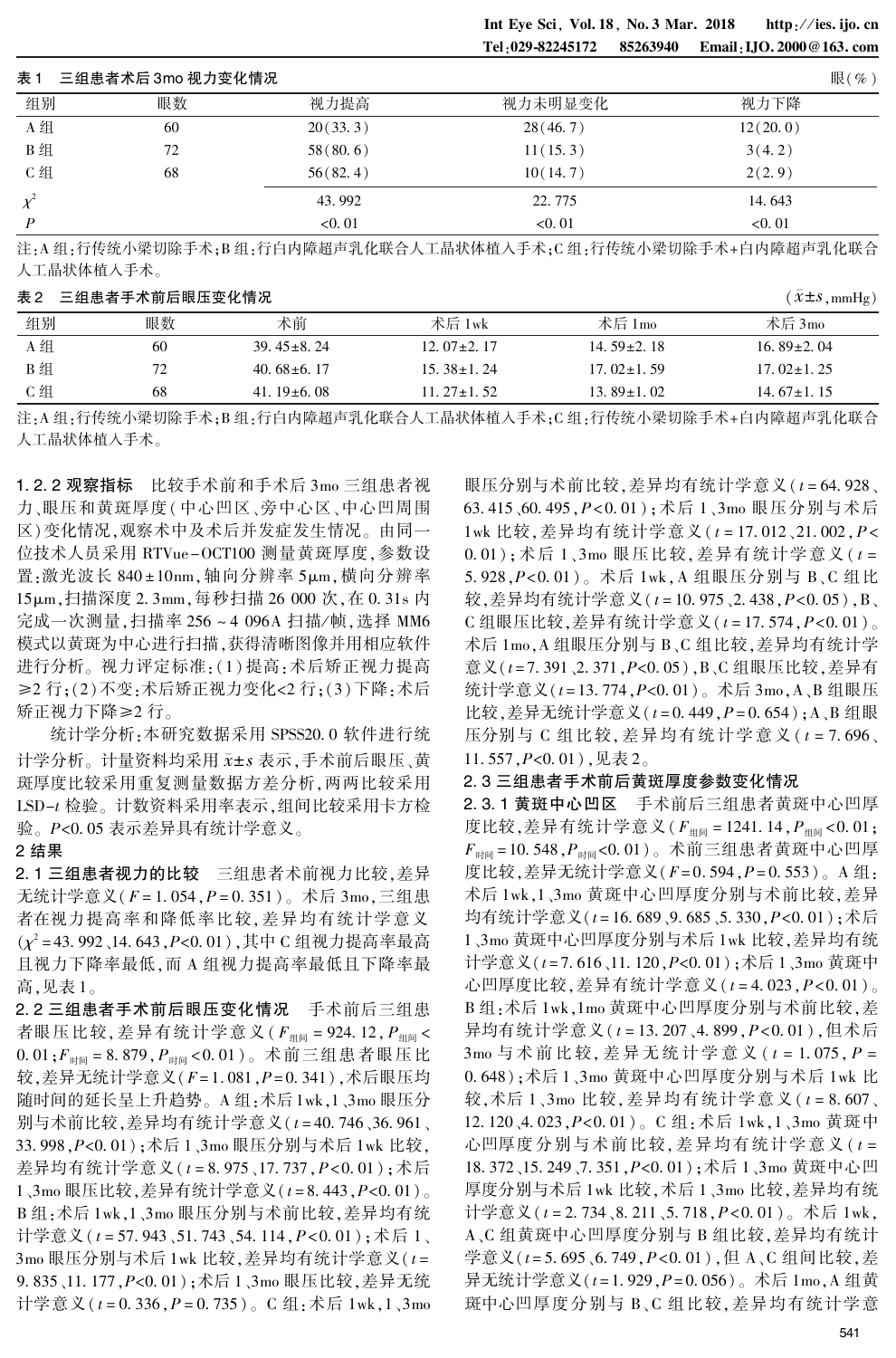# 三组串考治疗前后黄斑由心凹厚度比较 3  $( \bar{Y} + S, u_m )$

|     |    |                    |                    |                    | $\sim -1$ , $\mu$ m, |
|-----|----|--------------------|--------------------|--------------------|----------------------|
| 组别  | 眼数 | 术前                 | 术后 1wk             | 术后 $1\text{mo}$    | 术后 3mo               |
| A 组 | 60 | $170.31 \pm 16.12$ | $204.18 \pm 15.32$ | $189.49 \pm 14.56$ | $181.47 \pm 16.32$   |
| B组  | 72 | $167.35 + 14.21$   | $189.49 \pm 14.27$ | $175.37 \pm 13.57$ | $169.15 \pm 14.21$   |
| C 组 | 68 | $168.78 \pm 16.35$ | $209.14 \pm 19.87$ | $202.51 \pm 20.12$ | $187.02 \pm 24.56$   |

注: A 组:行传统小梁切除手术; B 组:行白内障超声乳化联合人工晶状体植入手术; C 组:行传统小梁切除手术+白内障超声乳化联合 人工晶状体植入手术。

#### <sup>表</sup> <sup>4</sup> 三组患者治疗前后黄斑旁中心凹厚度比较 (x軃依s,滋m)

|     |    |                    |                    |                    | $\sqrt{2}$         |
|-----|----|--------------------|--------------------|--------------------|--------------------|
| 组别  | 眼数 | 术前                 | 术后 1wk             | 术后 1 $_{\rm{mo}}$  | 术后 3mo             |
| A组  | 60 | $308.49 \pm 15.37$ | $316.49 \pm 20.36$ | $317.24 \pm 21.19$ | $319.44 \pm 21.07$ |
| B组  | 72 | $310.69 \pm 13.16$ | $305.14 \pm 22.08$ | $307.74 \pm 18.24$ | $308.48 \pm 15.87$ |
| C 组 | 68 | $314.27 \pm 14.26$ | $322.81 \pm 16.37$ | $324.27 \pm 18.35$ | $330.25 \pm 22.41$ |

注: A 组: 行传统小梁切除手术; B 组: 行白内障超声乳化联合人工晶状体植入手术; C 组: 行传统小梁切除手术+白内障超声乳化联合 人工晶状体植入手术。

表 5 三组患者治疗前后黄斑中心凹周围区厚度比较 ( $\bar{x}$ ±s , ,,,,,,)

| 组别  | 眼数 | 术前                 | 术后 1wk             | 术后 1mo             | 术后 3mo             |
|-----|----|--------------------|--------------------|--------------------|--------------------|
| A组  | 60 | $281.48 \pm 20.34$ | $289.49 \pm 21.08$ | $291.57 \pm 22.08$ | $286.29 \pm 24.01$ |
| B 组 | 72 | $278.24 \pm 26.12$ | $277.48 \pm 24.16$ | $272.19 \pm 21.78$ | $273.49 \pm 25.18$ |
| C 组 | 68 | $283.49 \pm 22.19$ | $291.35 \pm 21.45$ | $295.36 \pm 25.41$ | $291.48 \pm 21.36$ |

注:A 组:行传统小梁切除手术;B 组:行白内障超声乳化联合人工晶状体植入手术;C 组:行传统小梁切除手术+白内障超声乳化联合 人工晶状体植入手术。

 $\chi$ ( $t = 5.758$ 、4.145,P<0.01),B、C组比较,差异有统计学 意义( $t = 9.404$ ,  $P < 0.01$ )。术后 3mo, A、C 组黄斑中心凹 厚度分别与 B 组比较, 差异均有统计学意义 ( $t = 4.636$ 、 5.306,P<0.01);但 A、C 组间比较,差异无统计学意义  $(t = 1.485, P = 0.140)$ ,见表 3。

2.3.2 黄斑旁中心凹区 手术前后三组患者黄斑旁中心 凹厚度比较, 差异有统计学意义 ( $F_{\text{dim}} = 6.012$ ,  $P_{\text{dim}} <$  $0.01; F_{\text{th}} = 3.548, P_{\text{th}} = 0.034$ )。 术前三组患者黄斑旁 中心凹厚度 比 较, 差 异 无 统 计 学 意 义 ( F = 2. 718, P = 0郾 068)。 A 组:术后 1wk,1、3mo 黄斑旁中心凹厚度分别 与术前比较, 差异均有统计学意义 ( $t = 3.469, 3.609$ 、 4.413, P<0.01); 术后 1、3mo 黄斑旁中心凹厚度分别与术 后 1wk 比较,术后 3mo 与术后 1mo 比较,差异均无统计学  $\hat{\mathbb{E}}$   $\mathbb{X}$  (t=0, 280, 1, 103, 0, 809,  $P=0.889$ , 0, 677, 0, 689). B 组:术后 1wk 黄斑旁中心凹厚度与术前比较,差异有统计 学意义 $(t = 2.673, P = 0.001)$ ,但术后 1、3mo 分别与术前 比较,术后 1、3mo 分别与术后 1wk 比较,术后 3mo 与术后 1mo 比较,差异均无统计学意义(t=1.594、1.292、1.094、 1. 494, 0. 368,  $P = 0.668$ , 0. 765, 0. 642, 0. 199, 0. 996). C 组:术后 1wk,1、3mo 黄斑旁中心凹厚度分别与术前比较, 差异均有统计学意义( $t = 4.598$ 、5.057、7.187,P<0.01); 术后 1mo 黄斑旁中心凹厚度与术后 1wk 比较,差异无统 计学意义 $(t = 0.836, P = 0.325)$ ,但术后 3mo 与术后 1wk 比较,差异有统计学意义 $(t = 3.164, P < 0.01)$ ; 术后 1、3mo 比较,差异有统计学意义 ( $t = 2.420$ ,  $P = 0.041$ )。术后 1wk,A、C 组黄斑旁中心凹厚度分别与 B 组比较,差异均 有统计学意义( $t = 3.046, 5.163, P < 0.05$ ),但 A、C 组间比 较,差异无统计学意义 $(t = 1.945, P = 0.054)$ 。术后 1mo, A 组黄斑旁中心凹厚度分别与 B、C 组比较,差异均有统 计学意义( $t = 2.728$ 、2.012,P=0.007、0.046),B、C组间比 较,差异有统计学意义( $t = 5.344$ , $P < 0.01$ )。术后 3mo, A 组黄斑旁中心凹厚度分别与 B、C 组比较,差异均有统计

学意义( $t = 3.405$ 、2.801, $P < 0.05$ );B、C组间比较,差异有 统计学意义 $(t = 6.662, P < 0.01)$ ,见表 4。

2.3.3 黄斑中心凹周围区 手术前后三组患者黄斑中心 凹周围区厚度比较,差异无统计学意义( $F_{\text{dim}} = 2.561$ ,  $P_{\text{min}} = 0.541; F_{\text{min}} = 0.518, P_{\text{min}} = 0.657$ ),见表5。

2.4 术后并发症 术后随访 6~12mo,三组患者均未出现 严重的并发症。A 组并发症发生率为 23.3% (14/60),其 中一过性低眼压 7 眼, 前房出血 4 眼, 浅前房 3 眼; B 组并 发症发生率为 2.8% (2/72),其中一过性眼压升高 1 眼, 前房出血 1 眼; C 组并发症发生率为 4.4% (3/68), 其中 角膜水肿褶皱 2 眼,浅前房 1 眼。 三组患者术后并发症发 生率比较,差异有统计学意义( $\chi^2$ =19.187, $P$ <0.01),其中 A 组并发症发生率最高,B 组并发症发生率最低。

#### 3 讨论

手术治疗 PACD 合并白内障以保存部分视功能或延 缓视功能损伤为主要目的。 随着手术设备的不断完善和 手术技术的不断进步,大部分患者术后视功能能够得到显 著提高,但仍然有少部分患者出现视功能降低的现象,分 析是由于黄斑水肿造成[7] 。 小梁切除手术是抗青光眼常 规治疗方案之一,而手术会使眼内压骤然降低,短时间低 眼压状态也可能引起术后黄斑水肿[8] 。 研究显示,白内障 手术由于在 PACD 治疗中具有稳定眼内压的作用而得到 大多数学者的认可,特别是白内障超声乳化吸除术使得白 内障手术成为治疗 PACD 的一种主要术式'<sup>9」</sup>。其原理为: (1)白内障超声乳化联合人工晶状体植入手术能够使后 房的容积变大,瞳孔缘与晶状体的接触面后移,前房加深, 瞳孔阻滞;(2) 术中通过钝性分离房角,并灌注冲洗将黏 附房角的虹膜色素颗粒及炎症介质清除,增强房水滤过; (3)术后睫状突与晶状体周边分离,解除了睫状环阻滞; (4)术中超声及灌注作用使房角小梁网孔径增大,增加小 梁细胞分裂和吞噬作用,使房水容易流出;(5) 术后房水 中的部分炎性介质能够促使小梁网细胞外基质降解,使房